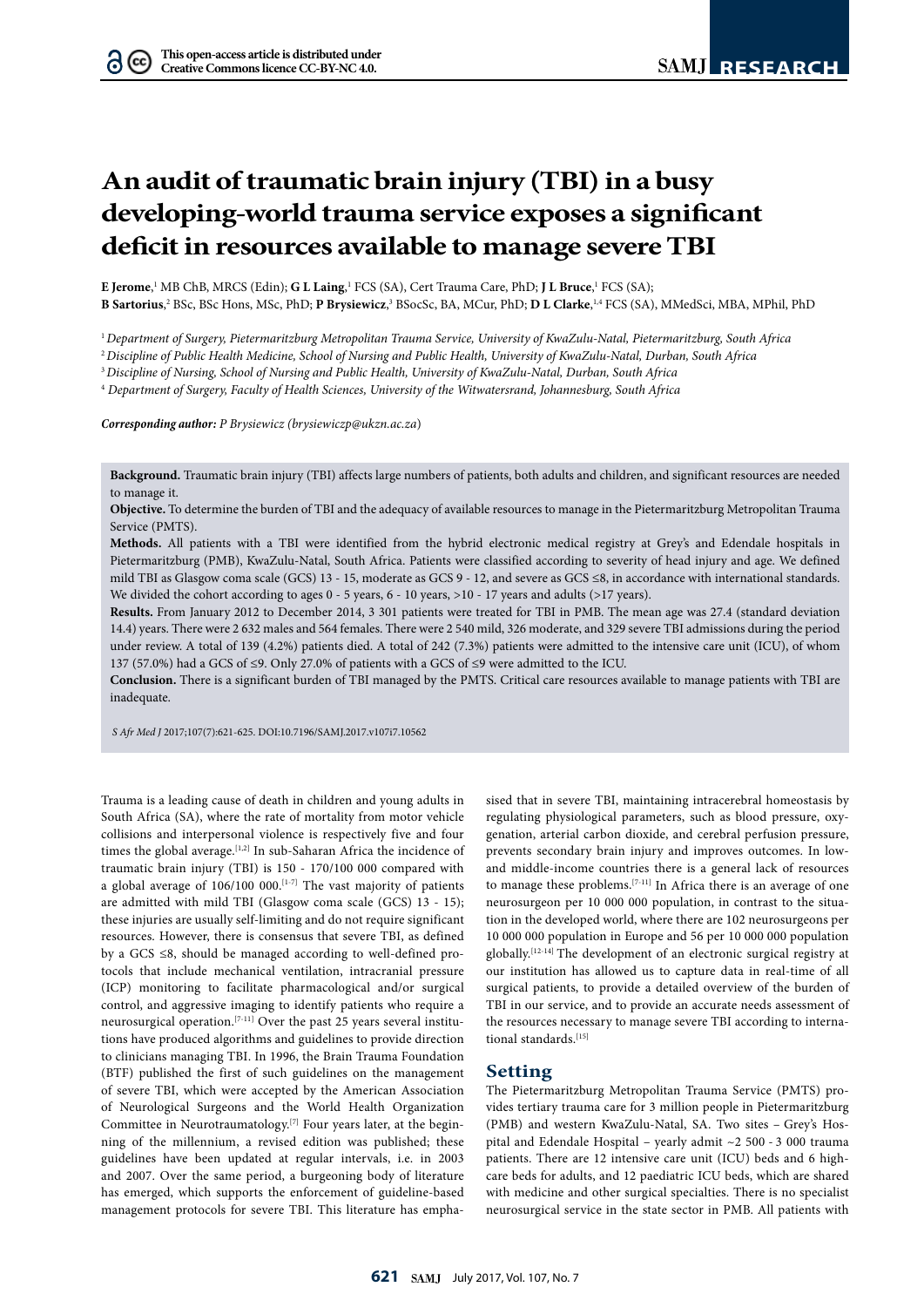TBI are managed by the emergency department and surgical teams. Once the patient has been resuscitated and imaging scans have been obtained, these are discussed with staff at the neurosurgical service in Durban. During the neurosurgical consultation a decision is made with regard to the definitive management plan for the patient. Patients accepted by the neurosurgical service are either transported by road or airlifted to Durban, as appropriate. The PMTS maintains a prospective digital trauma registry, which captures data at our institutions. The admitting doctor clerks the patient onto an electronic pro-forma. This is the clerking process for all new trauma admissions – the clinical data are therefore entered in real-time. As the data are entered, these are directly incorporated into the registry. The completed pro forma is then printed out and becomes the patient's clinical record. At operation and at discharge or death a similar process is followed. This system combines the functions of a medical registry and medical record system. It also combines an electronic system with a paper-based system – the hybrid electronic medical registry.

## **Methods**

All patients with a TBI were identified from the hybrid electronic medical registry at Grey's and Edendale hospitals in PMB from January 2012 to December 2014. Standard demographic data were analysed. Patients were classified according to severity of head injury and age. We defined a severe TBI as GCS ≤8, moderate as GCS 9 - 12 and mild as GCS 13 - 15, in line with international standards. We divided the cohort according to ages 0 - 5 years, 6 - 10 years, >10 - 17 years and adults (>17 years). We reviewed the patients who were admitted to the ICU and then used the BTF guidelines<sup>[7]</sup> for the management of severe TBI to establish how many patients who met the criteria for admission to an ICU were not admitted. This difference is a so-called gap analysis. Data were processed and analysed using Stata version 13.0 (StataCorp., USA).[16] Differences in frequencies of categorical outcomes by GCS category were assessed using Pearson's  $\chi^2$  test or Fisher's exact test if any expected cell count was ˂5 observations. Differences in mean GCS of classification or outcome (e.g. mortality) were assessed using Student's *t*-test.

Ethics approval to maintain the registry has been obtained from the Biomedical Research Ethics Committee (ref. no. BCA221/13 BREC) of the University of KwaZulu-Natal, Durban, SA, and from the Research Unit of the Department of Health.

# **Results**

During January 2012 - December 2014, a total of 3 301 patients were treated for TBI in PMB; the data had various levels of completeness across the variables. The mean age of the patients was 27.4 (standard deviation (SD) 14.4) (range 0 - 92) years. There were 2 632 males and 564 females, with a male to female ratio of 4.7:1. The breakdown by ethnicity (Fig. 1) was overwhelmingly black African (96%), followed by Asian (2%), white (1%) and mixed race (1%) patients. The mechanism of TBI (Fig. 2) was primarily interpersonal violence (39.4%), followed by motor vehicle collision (16.7%), and pedestrian-vehicle collision (14.1%). The breakdown of the admission GCS is provided in Table 1 and Fig. 3. There were 2 540 mild, 326 moderate, and 329 severe TBI cases during the period reviewed. A total of 139 (4.2%) patients died, and 242 (7.3%) were admitted to the ICU. ICU admission by GCS category varied significantly (Table 1). Only 33.4% (110/329) of patients with a GCS ≤8 were admitted to the ICU. The mean GCS (SD) among those who survived was 13.7 (2.6) compared with 5.7 (4.0) among those who died (*p*<0.001). Fig. 4 highlights the difference in the distribution of GCS score by mortality outcome. Thirty-three percent (110/329)



*Fig. 1. Breakdown, according to ethnicity, of patients admitted with traumatic brain injury.*



*Fig. 2. Mechanism of traumatic brain injury.*

of patients with an admission GCS ≤8 died, whereas only 4.0% (13/326) and 0.6% (16/2 540) of those with an admission GCS of 9 - 12 and ≥13, respectively, died (*p*<0.001). A total of 69 (2.5%) patients had a saturation reading of <90 on presentation. Fig. 5 shows the incidence of hypoxia compared with the GCS. Of these patients with hypoxia, 22 (31.0%) were admitted to the ICU. Of the patients who were not hypoxic, 5.6% were admitted to the ICU. Fig. 6 shows the rate of ICU admission compared with the GCS. A total of 2 383 computed tomography (CT) scans were performed; 1 789 (75%) demonstrated intracranial pathology.

Patients considered for palliation on initial assessment owing to the presence of clinical signs indicative of irreversible injury, such as Cushing's reflex or fixed and dilated pupils, represented 19.1% of severe TBI admissions (63/329); of these, 79.4% (50/63) died during their admission. These patients did not undergo a CT scan. Of the survivors, 11/13 were discharged to their base hospital for palliation and were not expected to improve or leave hospital. There was a positive finding in 95% of patients (252/266) with severe TBI who underwent CT. Of these, 22.2% (56/252) were accepted by the neurosurgical unit at the tertiary hospital in Durban. Fig. 7 compares the need for surgery against GCS on presentation. The majority (77.8%; 196/252) were managed in the general surgical ward. In total, 59.7% (117/196) of patients who had a positive CT scan and who were not accepted into the neurosurgical unit were not admitted to the ICU, and were treated in the general ward. A total of 15.2% (12/79) of severe TBI patients admitted to the ICU died, compared with 38.5% (55/117) of those treated in the ward, while 38.5% (62/117) managed in the ward survived.

### **Discussion**

The abovementioned data are in keeping with numerous SA reports on trauma, which demonstrate a huge burden of trauma and injury due to interpersonal violence. There can be little doubt that trauma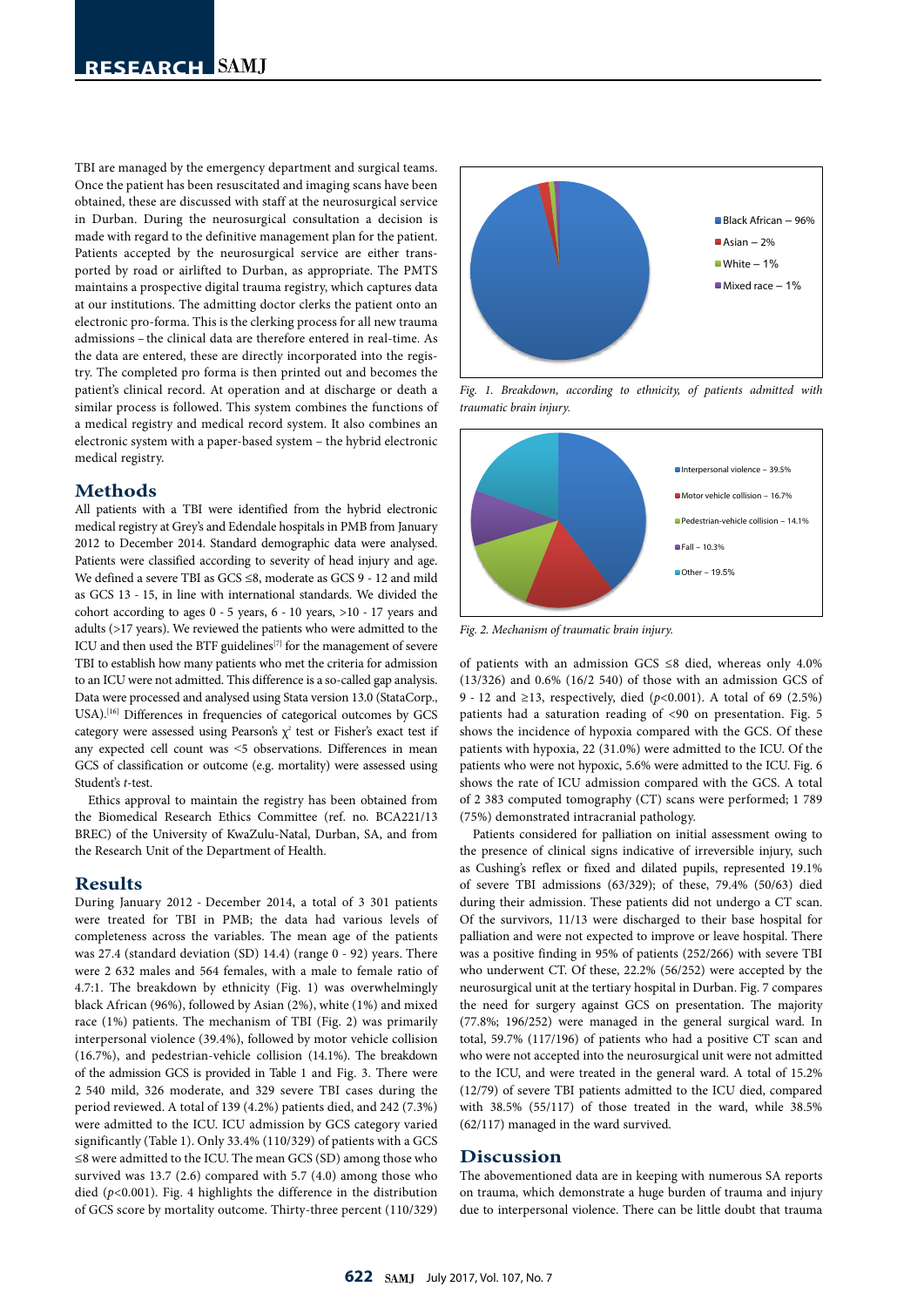| <b>Admission GCS</b><br>category | Variable                | $\boldsymbol{N}$ | Mean/proportion<br>(SD) | Median       | <b>IQR</b> | Minimum          | Maximum                  |
|----------------------------------|-------------------------|------------------|-------------------------|--------------|------------|------------------|--------------------------|
| Mild                             | <b>Admission GCS</b>    | 2 5 4 0          | 14.75 (0.55)            | 15           | $15 - 15$  | 13               | 15                       |
|                                  | Age                     | 2 5 2 0          | 27.16 (14.2)            | 26           | $19 - 34$  | $\boldsymbol{0}$ | 92                       |
|                                  | Died                    | 2 5 4 0          | 0.01                    |              |            |                  |                          |
|                                  | ICU                     | 2 5 3 0          | 0.03                    |              |            |                  |                          |
|                                  | O <sub>2</sub> SAT < 90 | 2 2 6 2          | 0.01                    |              |            |                  |                          |
|                                  | Surgery                 | 2 5 4 0          | 0.26                    |              |            |                  |                          |
| Moderate                         | Admission GCS           | 326              | 10.51(1.10)             | 10           | $10 - 11$  | 9                | 12                       |
|                                  | Age                     | 322              | 26.83 (14.3)            | 27           | $19 - 34$  | $\mathbf{1}$     | 75                       |
|                                  | Died                    | 326              | 0.04                    |              |            |                  |                          |
|                                  | ICU                     | 326              | 0.14                    |              |            |                  | $\overline{\phantom{a}}$ |
|                                  | $O_2$ SAT <90           | 269              | $0.04\,$                |              |            |                  |                          |
|                                  | Surgery                 | 326              | 0.31                    |              |            |                  |                          |
| Severe                           | Admission GCS           | 329              | 5.21 (1.98)             | 6            | $3 - 7$    | $\overline{2}$   | 8                        |
|                                  | Age                     | 328              | 30.16 (15.49)           | 28           | $21 - 36$  | $\boldsymbol{0}$ | 87                       |
|                                  | Died                    | 329              | 0.33                    |              |            |                  | $\overline{a}$           |
|                                  | ICU                     | 329              | 0.33                    |              |            |                  |                          |
|                                  | $O_2$ SAT <90           | 175              | 0.18                    |              |            |                  |                          |
|                                  | Surgery                 | 329              | 0.40                    |              |            |                  | $\overline{\phantom{a}}$ |
| Not recorded                     | Age                     | $\overline{4}$   | 25.75 (4.43)            | 26           | $22 - 30$  | 21               | 30                       |
|                                  | Died                    | 106              | 0.00                    |              |            |                  | $\overline{a}$           |
|                                  | ICU                     | $\overline{4}$   | 0.25                    |              |            |                  |                          |
|                                  | $O_2$ SAT <90           | $\boldsymbol{0}$ |                         |              |            |                  |                          |
|                                  | Surgery                 | 106              | 0.98(0.14)              | $\mathbf{1}$ | $1 - 1$    | $\boldsymbol{0}$ | $\mathbf{1}$             |
| Overall                          | Admission GCS           | 3 1 9 5          | 13.33(3.16)             | 15           | $14 - 15$  | $\overline{2}$   | 15                       |
|                                  | Age                     | 3 1 7 4          | 27.43 (14.4)            | 26           | $19 - 34$  | $\boldsymbol{0}$ | 92                       |
|                                  | Died                    | 3 3 0 1          | 0.04                    |              |            |                  |                          |
|                                  | ICU                     | 3 1 8 9          | 0.08                    |              |            |                  |                          |
|                                  | $O2$ SAT <90            | 2 706            | 0.03                    |              |            |                  |                          |
|                                  | Surgery                 | 3 3 0 1          | 0.30                    |              |            |                  |                          |

and injury represent a public health crisis of equal magnitude to infectious diseases and emerging diseases of lifestyle in sub-Saharan Africa. This burden is disproportionately borne by young adults and is further distinguished from the situation in other regions, as just under half (47%) of the patients with TBI in this audit sustained an intentional injury.<sup>[1-6,12-14]</sup> This is in stark contrast to international data, which suggest that ~80% of all TBI is a result of non-intentional trauma, i.e. motor vehicle collisions (60%), falls (10%), and workplace or leisure-related injuries (10%). A comprehensive public health response to this problem is required, emphasising primary preventive strategies and increased resources for secondary prevention.

Most of the published guidelines suggest that all patients with severe TBI require CT scans and should be managed in an institution, which can undertake both craniotomy and ICP monitoring.[7-11] This target is clearly not being met in our system. The majority (77.8%) of severe TBI patients with positive CT scans were managed in the general surgical unit. Of the patients with severe TBI and positive CT scans, who were not accepted by the neurosurgical unit, the majority (59.7%) were not admitted to the ICU, but were treated in the general ward. The mortality is higher in patients managed in the general ward (38.5%) compared with those managed in the ICU (15.2%). This almost certainly reflects a crude form of triage, where patients deemed to have an extremely poor prognosis are not admitted to the ICU but rather to the general ward – in the expectation that they will have a poor outcome. The danger with this approach is that it risks becoming a self-fulfilling prediction. However, it is also highly probable that the 62 patients with a severe TBI who survived after being managed in a general surgical unit would have benefited from more sophisticated neuroprotective strategies available in the ICU.

This audit has revealed a significant burden of TBI, particularly of severe TBI. The PMTS manages ~2 patients with a severe head injury every week. Resources available to manage these patients are inadequate, as evidenced by only 41.3% of patients with a severe TBI being managed in the ICU. Globally, access to acute specialist neurosurgical services is limited. This is especially true in our environment, and the care of TBI remains largely in the hands of generalists. These generalists may need to be up-skilled in a number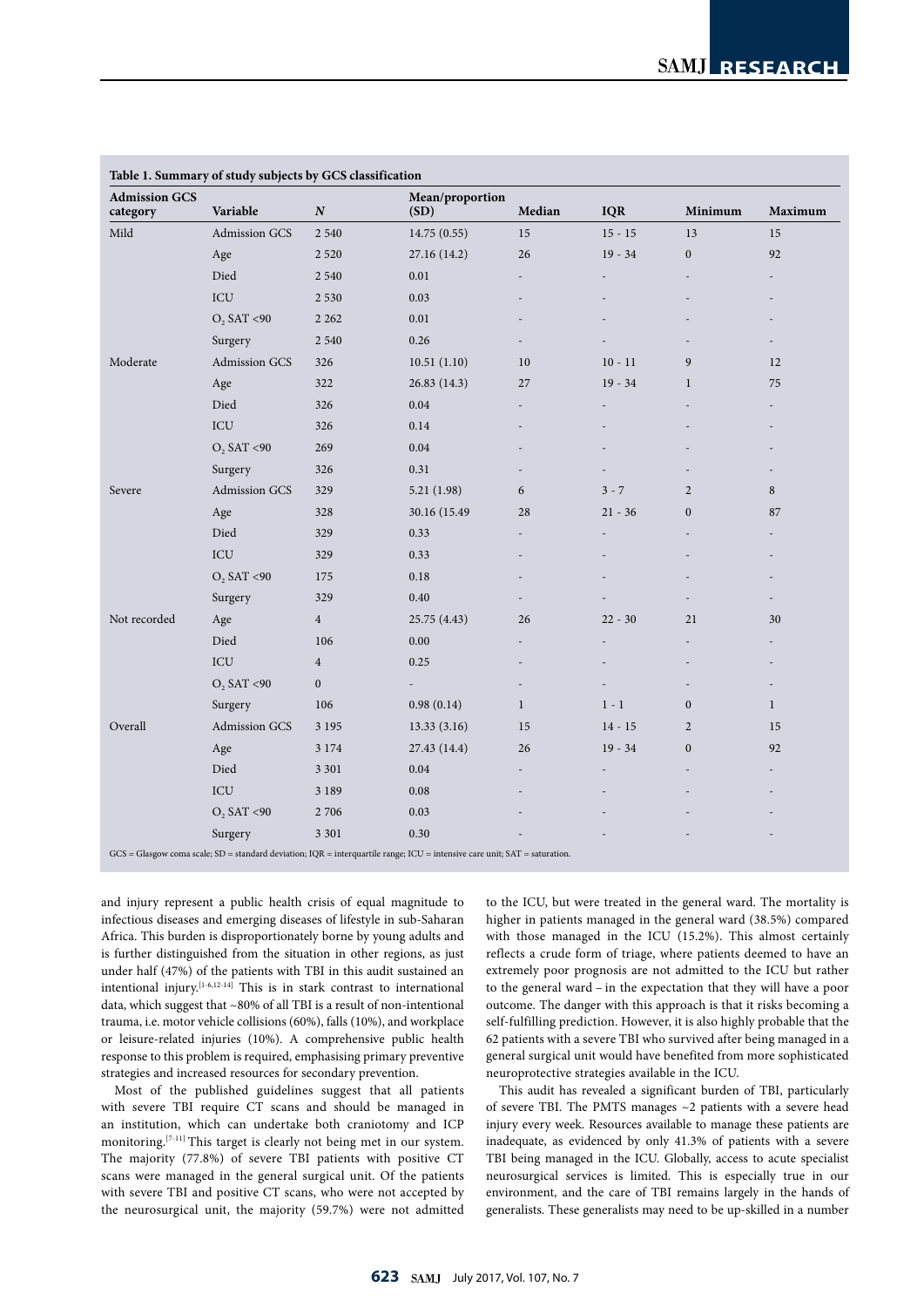

*Fig. 3. Breakdown of admissions compared with the Glasgow coma scale (GCS).*



*Fig. 4. Mortality v. Glasgow coma scale (GCS) (died – 0, survived – 1).*



*Fig. 5. Hypoxia v. Glasgow coma scale (GCS) (no hypoxia – 0, episode of hypoxia – 1).*

of tasks and procedures, such as placement of ICP monitors and basic neurosurgical operations. However, there is also a major deficit in the resources available to treat severe TBI patients in our setting, and to improve outcomes will be difficult without an increase in the available resources. Injury-prevention programmes are needed to reduce the incidence of TBI, but increased resources need to be made available to limit the sequelae of TBI.

# **Conclusion**

PMTS manages a significant burden of TBI. The resources available to manage the problem are inadequate. To address this deficit requires



*Fig. 6. Intensive care unit admission v. Glasgow coma scale (GCS) (not admitted – 0, admitted – 1).*



*Fig. 7. Need for surgery admission v. Glasgow coma scale (GCS) (no surgery – 0, surgery – 1).*

major infrastructural development and increased access to ICU beds, as well as the development of on-site neurosurgical services and ICP monitoring facilities.

#### **Acknowledgements.** None

**Author contributions.** EJ: data cleaning, analysis and drafting of article; GLL: design of data capture instrument; JLB: database maintenance and data retrieval; BS: statistics; PB: drafting of article, reference checking, coordination of submission; and DLC: senior author, general supervision, co-ordination and assistance at all levels.

#### **Funding.** None.

**Conflicts of interest.** None.

- 1. Parkinson F, Kent SJ, Aldous C, Oosthuizen G, Clarke D. The hospital cost of road traffic accidents at a South African regional trauma centre: A micro-costing study. Injury 2014;45(1):342-345. [http://dx.doi.](http://dx.doi.org/10.1016/j.injury.2013.04 ) [org/10.1016/j.injury.2013.04](http://dx.doi.org/10.1016/j.injury.2013.04 )
- 2. Laing GL, Skinner DL, Bruce JL, Aldous C, Oosthuizen GV, Clarke DL. Understanding the burden and outcome of trauma care drives a new trauma systems model*.* World J Surg 2014;38(7):1699-1706. <http://dx.doi.org/10.1007/s00268-014-2448-8>
- 3. Hyder AA, Wunderlich CA, Puvanachandra P, Gururaj G, Kobusingye OC. The impact of traumatic brain injuries: A global perspective. NeuroRehab 2007;22(5):341-353. 4. Wong JC, Linn KA, Shinohara RT, Mateen FJ. Traumatic brain injury in Africa in 2050: A modeling
- study*.* Eur J Neurol 2015;23(2):382-386. http://dx.doi.org/10.1111/ene.12877 5. Webster J, Taylor A, Balchin R. Traumatic brain injury, the hidden pandemic: A focused response to
- family and patient experiences and needs. S Afr Med J 2015;105(3):195-198. [http://dx.doi.org/10.7196/](http://dx.doi.org/10.7196/SAMJ.9014 ) [SAMJ.9014](http://dx.doi.org/10.7196/SAMJ.9014 )
- 6. Tran TM, Fuller AT, Kiryabwire J, et al. Distribution and characteristics of severe traumatic brain injury at Mulago National Referral Hospital in Uganda. World Neurosurg 2015;83(3):269-277. http:// dx.doi.org/10.1016/j.wneu.2014.12.028